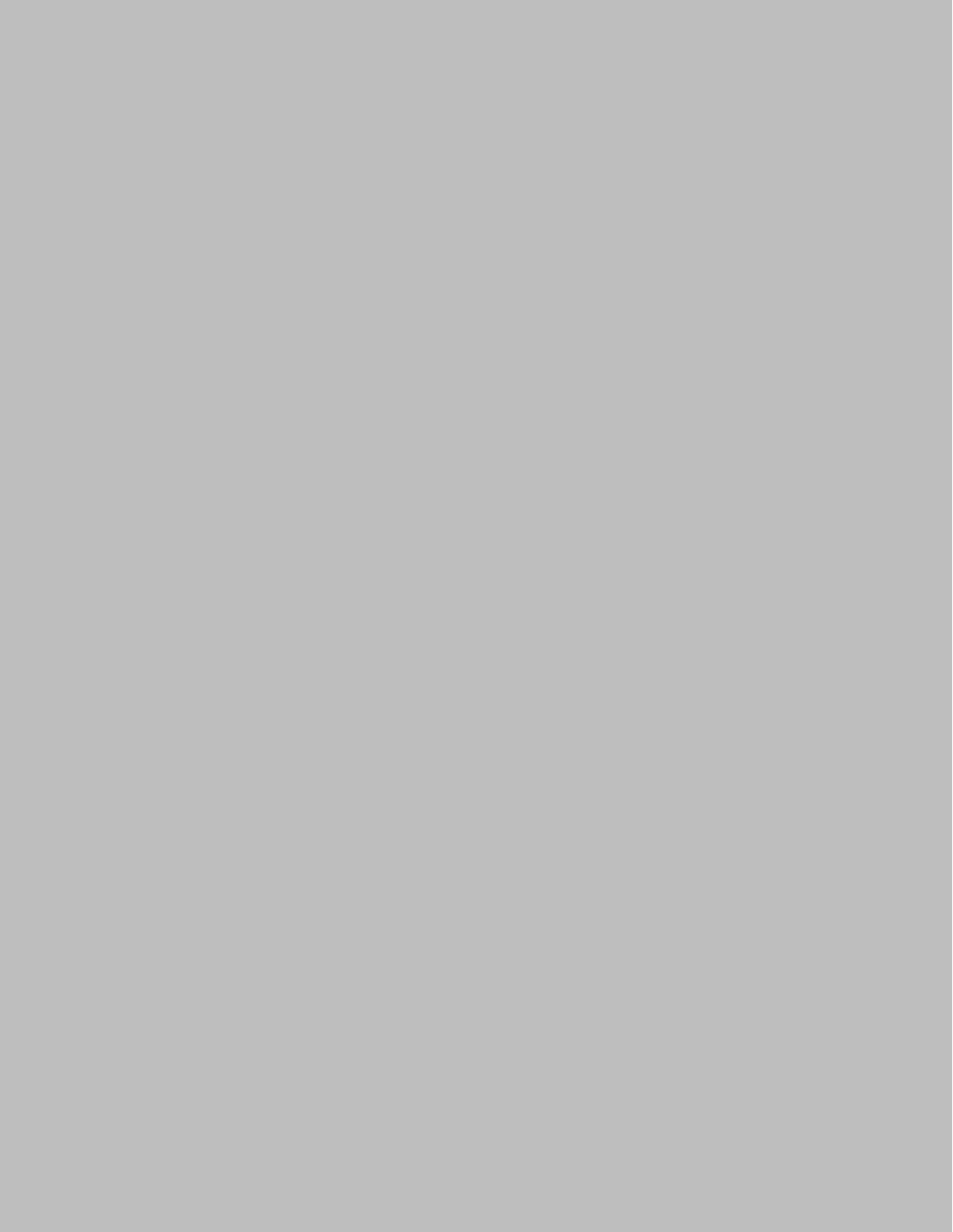**<sup>C</sup> HAPTER** 2

## **Improving risk adjustment in the Medicare program**

### **Chapter summary**

Health plans that participate in the Medicare Advantage (MA) program receive monthly capitated payments for each Medicare enrollee. Each capitated payment has two general parts: a base rate, which reflects the payment if an MA enrollee has the health status of the national average beneficiary, and a risk score, which indicates how costly the enrollee is expected to be relative to the national average beneficiary. The purpose of the risk scores is to adjust MA payments so that they accurately reflect how much each MA enrollee is expected to cost.

Currently, CMS uses the CMS–hierarchical condition category (CMS– HCC) model to risk adjust MA payments. This model uses beneficiaries' demographic characteristics and medical conditions collected into hierarchical condition categories (HCCs) to predict their costliness. The demographic data are drawn from the same year for which their costs are predicted (prediction year), while HCCs are based on conditions diagnosed in the previous year (base year). Using diagnosis data from the previous year means the CMS– HCC model is prospective rather than concurrent. Concurrent risk adjustment uses conditions diagnosed in the prediction year to predict costs in the same year.

For beneficiaries who have a given condition, the CMS–HCC model has been shown to be a substantial improvement over the model that preceded it. The

### **In this chapter**

- Analysis of predictive accuracy for conditions and cost categories
- **Summary**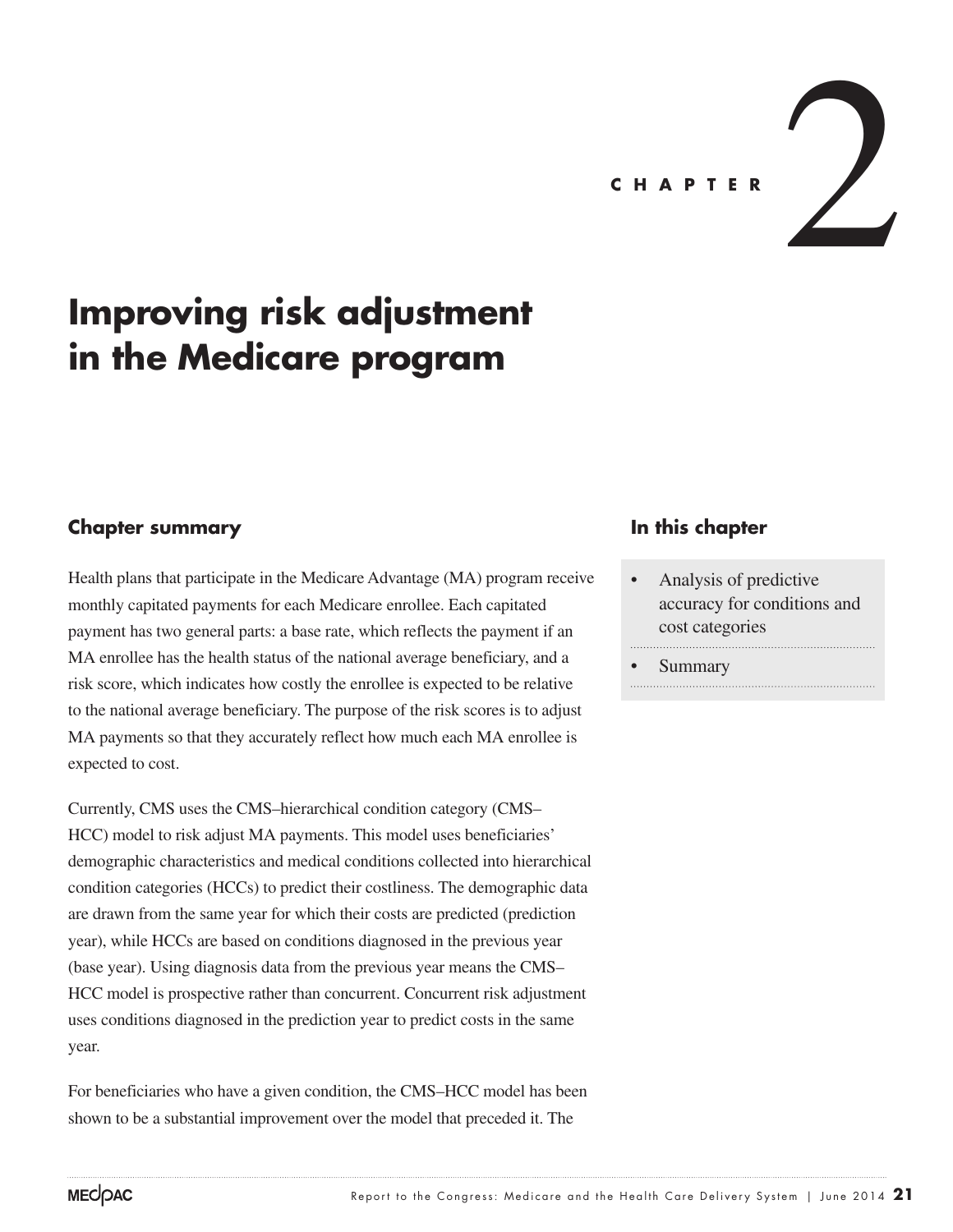predecessor used only beneficiaries' demographic information and predicted costs that were much lower than actual costs for many conditions and much higher than actual costs for healthy beneficiaries (Pope et al. 2004). Plans could benefit by attracting healthy beneficiaries and avoiding the unhealthy ones, a practice known as favorable selection.

Since CMS began using the CMS–HCC model, evidence indicates that favorable selection has been substantially reduced among beneficiaries who move from fee-for-service (FFS) Medicare to MA (Newhouse et al. 2012). This reduction in selection likely occurred because the CMS–HCC model predicts costs for specific conditions much better than the demographic model and because stronger restrictions now exist on when and how often beneficiaries can enroll in and disenroll from MA plans.

But Medicare costs vary widely among beneficiaries who have the same HCC classification. At the same time, the CMS–HCC model makes the same payment adjustment for all MA enrollees who have that HCC. Within a given HCC, payments are higher than actual costs for some beneficiaries and lower than actual costs for other beneficiaries. The result is that the CMS–HCC model predicts costs that are higher than actual costs (overpredicts) for beneficiaries who have very low costs and lower than actual costs (underpredicts) for beneficiaries who have very high costs. These prediction errors can cause overpayments for low-cost beneficiaries and underpayments for high-cost beneficiaries. Also, the variation in beneficiaries' costs is greater in some HCCs than in others, which can make for greater opportunities for favorable selection in some HCCs than in others. These differences in cost variation across HCCs can be addressed through any method that improves payment accuracy for high- and low-cost beneficiaries without focusing on specific HCCs.

Underpayments for high-cost beneficiaries and overpayments for low-cost beneficiaries raise an issue of equity among MA plans. Plans that have a disproportionately high share of high-cost enrollees may be at a competitive disadvantage relative to those whose enrollees have low costs. Moreover, there is a fairly strong correlation from one year to the next in beneficiaries' costs to the Medicare program. Also, after beneficiaries enroll in MA, plans are able to determine the cost of treating their enrollees. Consequently, plans have an incentive to encourage the disenrollment of their highest cost enrollees because they are underpaid for those enrollees, and the underpayments have a fairly high probability of persisting. Whether plans respond to this incentive is not clear, but it is present and undesirable. However, these high-cost beneficiaries may themselves have an incentive to disenroll if they find the less-restrictive structure of FFS Medicare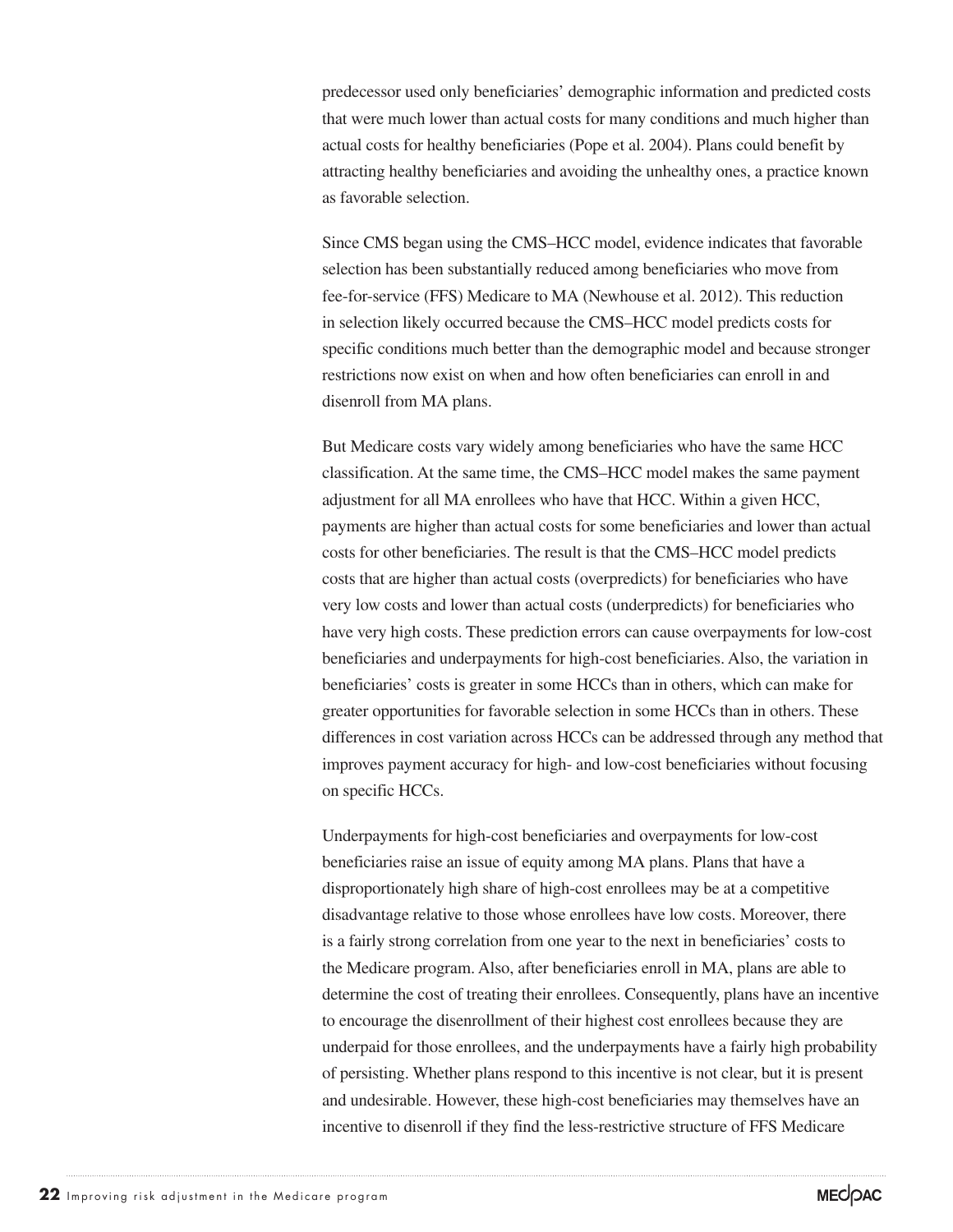more beneficial to their circumstances than the network-based structure of MA plans. Further, overpayments and underpayments for specific groups could affect quality of care. Plans have less incentive to provide quality care to groups that are systematically underpaid.

A final issue to consider is how payment inaccuracies related to level of health care costs affect equity among MA plans, FFS Medicare, and accountable care organizations (ACOs). If payment equity among these three sectors is a goal, risk adjustment that results in more accurate payments for high-cost and lowcost beneficiaries is vital. For example, if the MA sector can attract low-cost beneficiaries and avoid high-cost beneficiaries, the risk-adjusted payments in the MA sector would exceed what their enrollees would cost in ACOs or FFS Medicare. The result would be program spending that is higher than if all beneficiaries were in FFS Medicare.

In this chapter, we investigate alternative methods discussed in the literature for improving how well risk adjustment predicts costs for the highest cost and lowest cost beneficiaries. We examine:

- *• A hybrid model that blends concurrent and prospective risk adjustment.* The concurrent method applies to beneficiaries who have one or more conditions we identified as chronic, costly, and easy to verify. We want to use conditions that are easy to verify in concurrent risk adjustment because plans may have more incentive to upcode under concurrent risk adjustment than under prospective risk adjustment. For beneficiaries who do not have one of these conditions, we use prospective risk adjustment, a feature of the current CMS–HCC model.
- *• Using beneficiaries'base-year Medicare costs as an additional variable for predicting costs in the standard CMS–HCC model.* Base-year costs are a strong predictor of costs in the prediction year. Hence, they are strong risk adjusters.
- *• A model that uses the standard CMS–HCC model but limits how much of each enrollee's costs that plans are responsible for.* For example, plans could be responsible each year only for the first \$100,000 in services for each enrollee. Plans could be reimbursed for beneficiary-level costs that exceed the threshold through reinsurance, or plans could share costs above the threshold with Medicare.

A potential issue is that all three of these methods would introduce some degree of cost-based payment into the MA program, which could reduce incentives for plans to manage their enrollees' conditions to hold down costs.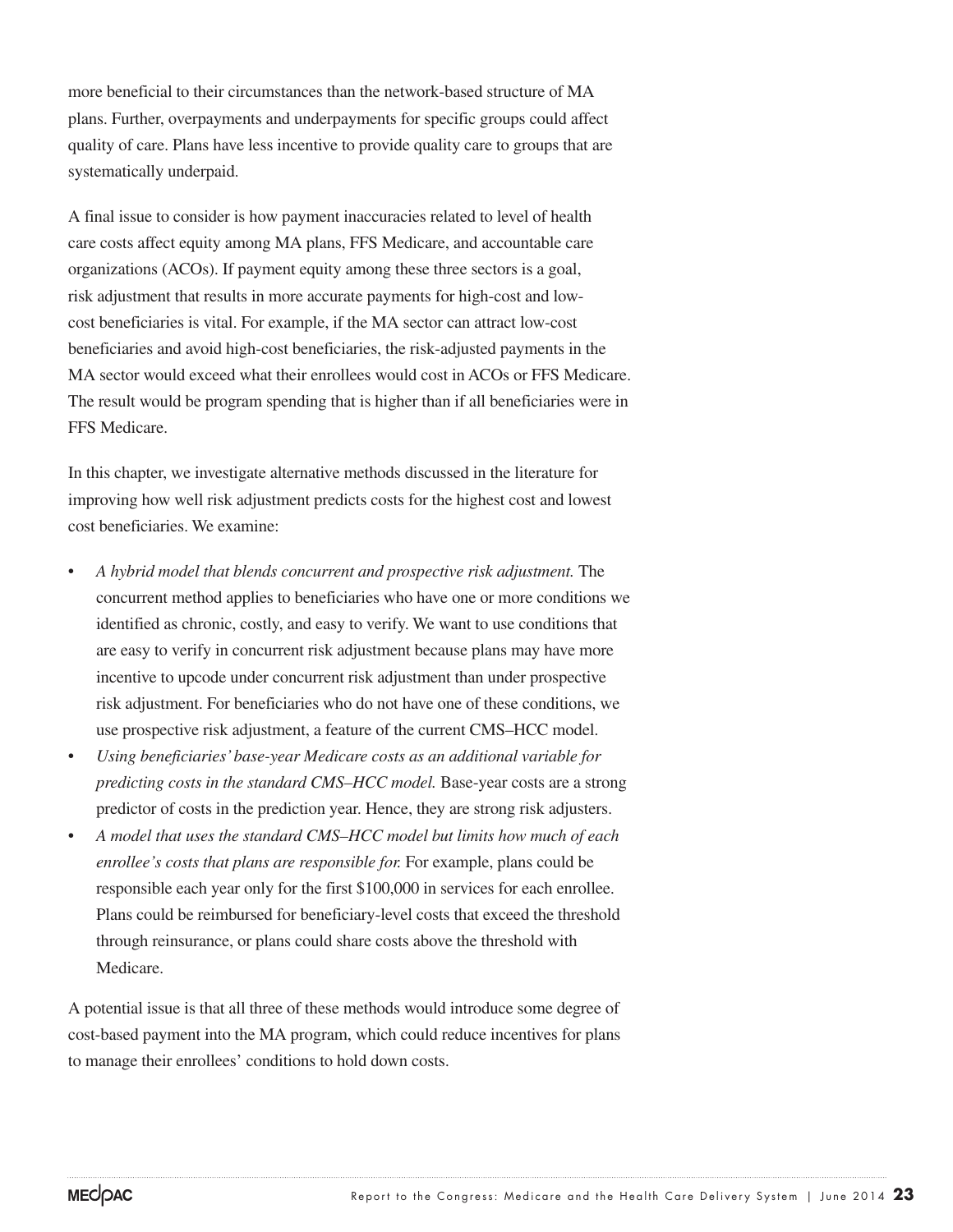Our evaluation of the three methods indicates that for both the highest and lowest cost beneficiaries, the hybrid model is worse at predicting costs than the standard CMS–HCC model. In contrast, including prior-year costs in the standard model improves how well it predicts costs for high- and low-cost beneficiaries, while truncating costs would have a small to moderate effect on those groups. However, both alternatives present issues that would have to be addressed, which we discuss in detail. Because of the limitations of these models, the Commission concludes that administrative measures may be needed to address issues of payment inaccuracies for the lowest and highest cost beneficiaries.

Finally, underprediction for high-cost beneficiaries under the CMS–HCC model raises a question of whether MA plans have been adversely affected. A recent report indicates that MA plans are profitable for the most part and that special needs plans, which purportedly serve relatively high-cost beneficiaries, are more profitable than the average MA plan (Government Accountability Office 2013). Therefore, it does not appear that financial problems from underpredictions for high-cost beneficiaries pose significant challenges for MA plans. ■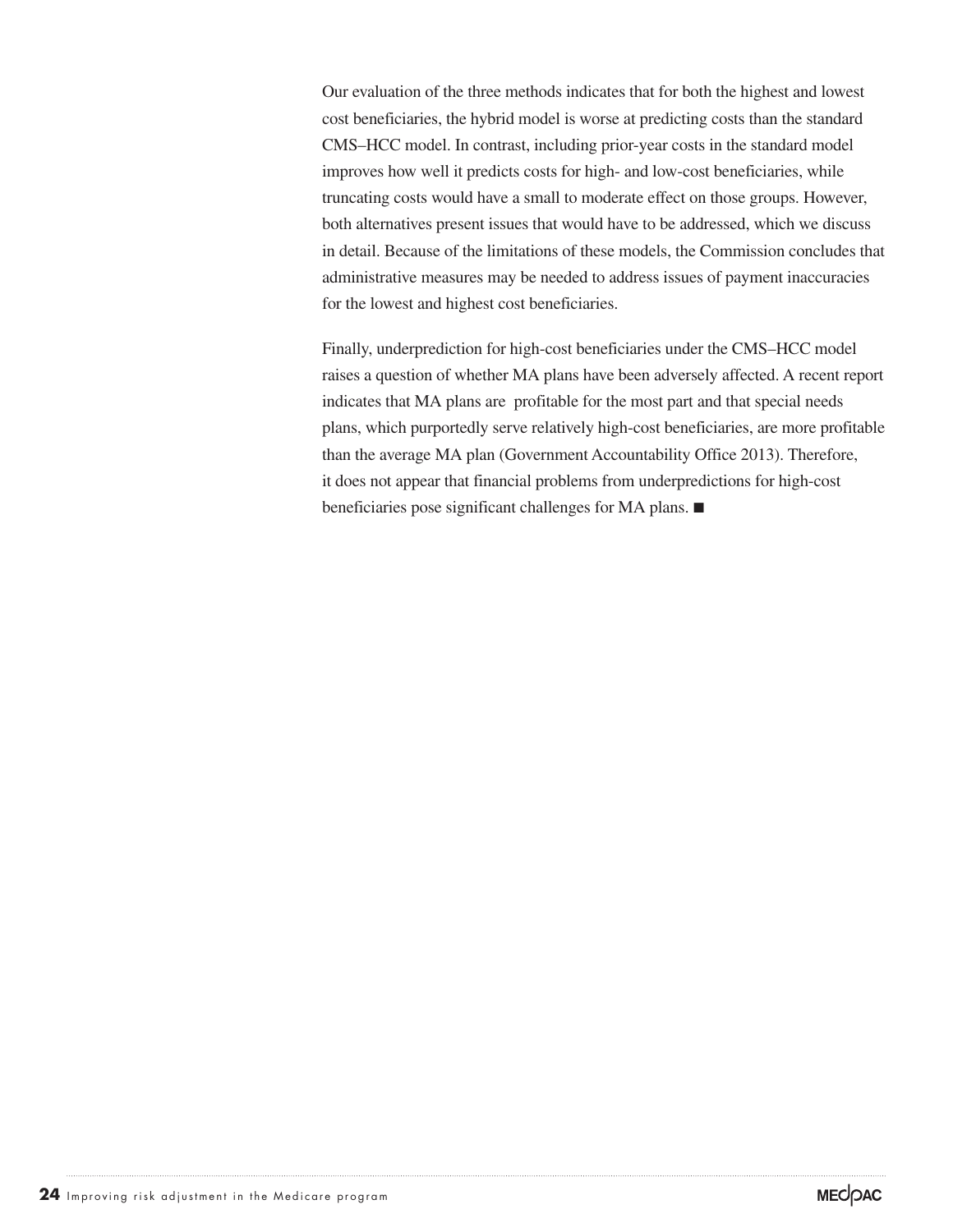## **Introduction**

Health plans that participate in the Medicare Advantage (MA) program receive monthly capitated payments for each Medicare enrollee. Each capitated payment has two general parts: a base rate, which reflects the payment if an MA enrollee has the health status of the national average Medicare beneficiary, and a risk score, which indicates how costly the enrollee is expected to be relative to the national average beneficiary. The purpose of the risk scores is to adjust MA payments so that they accurately reflect how much each MA enrollee is expected to cost.

Over the years, CMS has used various methods for determining MA enrollees' risk scores. Currently, CMS uses the CMS hierarchical condition category (CMS–HCC) risk-adjustment model, which uses enrollees' demographic characteristics and medical conditions (such as diabetes and stroke) to predict their costliness. The demographic variables include age, sex, Medicaid status, institutional status, eligibility based on disability, and eligibility based on age but originally eligible because of disability.

Data for all demographic variables are drawn from the year in which beneficiaries' costs are to be predicted (the prediction year), except Medicaid status, which is from the previous (base) year. The assigned conditions are based on diagnoses recorded on physician, hospital outpatient, and hospital inpatient claims in the base year.<sup>1</sup> CMS collects the diagnoses into broader disease categories called hierarchical condition categories (HCCs). In the CMS–HCC model, some conditions have more than one HCC, which differ by severity of the condition. Examples include diabetes and cancer. The "hierarchical" part of HCC means that if a beneficiary has diagnoses that map into more than one HCC for a specific condition, only the highest cost HCC is used. To risk adjust payments for 2014 (the prediction year), CMS uses beneficiaries' conditions diagnosed in 2013 (the base year). Using conditions diagnosed in the previous year to risk adjust payments in the current year makes the CMS–HCC model prospective, as opposed to concurrent, which uses conditions diagnosed in the current year to predict costs in the same year.

Three general arguments have been made for using a prospective model (or against using a concurrent model).

Prospective models give plans more incentive to manage their enrollees' care to avoid future costly conditions because adjustment of MA payment after

a condition has been diagnosed occurs more quickly in concurrent models than prospective models. For example, if an MA enrollee was diagnosed with a condition in January 2014, payment to the enrollee's plan would not be adjusted until 2015 under prospective risk adjustment, whereas payment would be adjusted in 2014 under concurrent risk adjustment.<sup>2</sup> Therefore, concurrent risk adjustment is closer to a cost-based model than is prospective risk adjustment.

- • Because plans wait longer to have payments adjusted for a condition, they have less incentive to upcode relative to a concurrent model.
- Plans face less uncertainty about their revenue streams under a prospective model. Under concurrent models, payments are based on conditions diagnosed in the prediction year. But it takes time for those data to be processed so that payments can be adjusted. Plans' revenue may then require adjustments after the prediction year ends. For example, if an MA enrollee has a condition diagnosed in December 2014, CMS may not be able to make an adjustment to the plan's payment until 2015 because it takes time for a plan to collect and submit its enrollees' diagnosis data and for CMS to make the adjustment to the plan's payment. Under a prospective model, conditions from the base year are used to adjust payments in the prediction year, so the need for adjustments after the prediction year is smaller.

An underlying feature of the CMS–HCC model is that for beneficiaries who have the same HCC, it predicts costs that are below actual costs for some beneficiaries (underpredicts), predicts costs that are higher than actual costs for others (overpredicts), but predicts accurately on average. This is a feature of all models that use beneficiaries' conditions to predict costs. If plans do not have more information about their enrollees' costliness than CMS uses to risk adjust payments, then plans cannot systematically identify favorable risks. However, if plans have information about beneficiaries' costliness that CMS does not use to risk adjust payments, plans can use that information asymmetry to their benefit. Plans can try to attract beneficiaries they predict will have costs lower than payments and try to avoid beneficiaries they predict will have costs higher than payments (favorable selection).

Favorable selection was a substantial problem in the model that preceded the CMS–HCC model. The preceding model used only beneficiaries' demographic information and predicted costs that were much lower than actual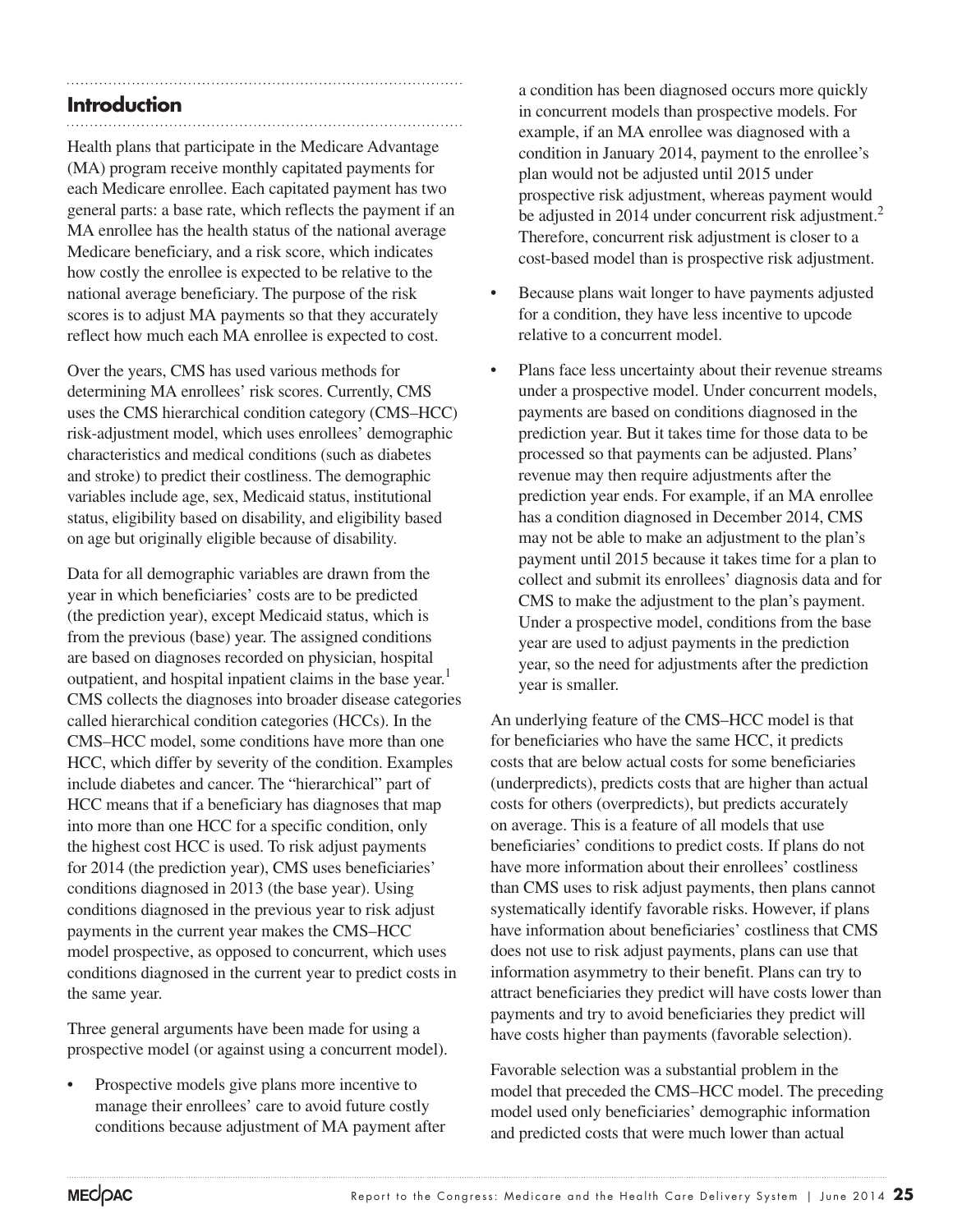costs for many conditions and much higher than actual costs for beneficiaries who were healthy (Pope et al. 2004). Research indicates that favorable selection has decreased substantially under the CMS–HCC model among beneficiaries who move from fee-for-service (FFS) Medicare to MA (Newhouse et al. 2012). This reduction in selection likely occurred because the CMS–HCC model predicts costs for specific conditions much better than the demographic model, and plans may have limited abilities to attract healthier beneficiaries within HCCs. Moreover, the rate of disenrollment from MA plans has declined, which may be due to more accurate prediction of the cost of conditions or stronger restrictions on when and how often beneficiaries can enroll in and disenroll from MA plans.

However, some plans may have a disproportionately high share of enrollees who have high costs. In particular, special needs plans (SNPs) and the Program for All-Inclusive Care for the Elderly (PACE) are intended to focus on vulnerable, high-cost populations. Because the CMS–HCC model typically underpredicts the cost of the highest cost beneficiaries, these plans can be at a financial disadvantage. Also, as MA enrollees spend more time in MA plans, the plans gain information about the cost of treating each enrollee. Research indicates that each person's health care costs the previous year are a relatively good predictor of their costs in the current year (we find a correlation coefficient of 0.4). Plans can use the information they have about their enrollees' costs in the previous year to make predictions about how much they will cost in the current year. But the CMS–HCC model does not include beneficiaries' prior-year costs. Therefore, plans have information about their existing enrollees' costliness that the CMS–HCC model does not account for.

Later in this chapter, we use 2010 as the base year and 2011 as the prediction year to evaluate a CMS–HCC model. CMS has begun using this version of the CMS– HCC model in 2014.

We show that the CMS–HCC model severely overpredicts the costs in the prediction year for beneficiaries who had relatively low costs in the base year and severely underpredicts the costs in the prediction year for beneficiaries who had relatively high costs in the base year. These results raise concerns about equity among MA plans because plans that have a relatively high share of high-cost beneficiaries may be disadvantaged. However, a recent report indicates that MA plans are profitable, on average, and SNPs, which purportedly focus on high-cost

beneficiaries, have even higher profits than MA plans that serve a broad range of beneficiaries (Government Accountability Office 2013). Data on profitability in the PACE program are not as complete, but Commission staff obtained profit data from five PACE sites, which reported margins of 3 percent to 11 percent (Medicare Payment Advisory Commission 2012). These results suggest that financial problems from underpayments for high-cost beneficiaries may not be a widespread problem in MA.

Because plans have information about their enrollees' historical costs and the CMS–HCC model does not include equivalent information, plans have an informational advantage over CMS. Plans have an incentive to use this advantage to retain beneficiaries who have low historical costs and encourage disenrollment of beneficiaries who have high historical costs. It is not clear whether plans have responded to this incentive, but it is present and undesirable. Also, high-cost beneficiaries may have an incentive to disenroll from MA plans because they may prefer the less-restrictive provider choices of FFS Medicare. At least one of these incentives appears to have manifested itself. Since CMS began using the CMS–HCC model, the beneficiaries who disenrolled from MA plans are much more costly than the average beneficiary in FFS Medicare, even though the rate at which beneficiaries disenroll from MA plans has declined (Medicare Payment Advisory Commission 2012, Newhouse et al. 2012).

If we desire financial neutrality among FFS Medicare, MA plans, and accountable care organizations (ACOs), overprediction for low-cost beneficiaries and underprediction for high-cost beneficiaries could present a problem. If MA plans have high shares of low-cost beneficiaries, payments in the MA sector that are risk adjusted with the existing CMS–HCC model would exceed what Medicare would pay for their enrollees in ACOs or FFS Medicare. The result would be higher program spending than if all beneficiaries were in FFS Medicare. The opposite would happen if MA plans have high shares of high-cost beneficiaries.

In a previous report, we examined three alternatives for improving how well the CMS–HCC model predicts costs for beneficiaries who have many conditions and generally have relatively high costs: add race and income to the standard model, use two years of diagnosis data rather than one to determine beneficiaries' conditions (HCCs), and add each beneficiary's number of conditions to the standard model. We found that adding race and income would do little to improve the model's performance, but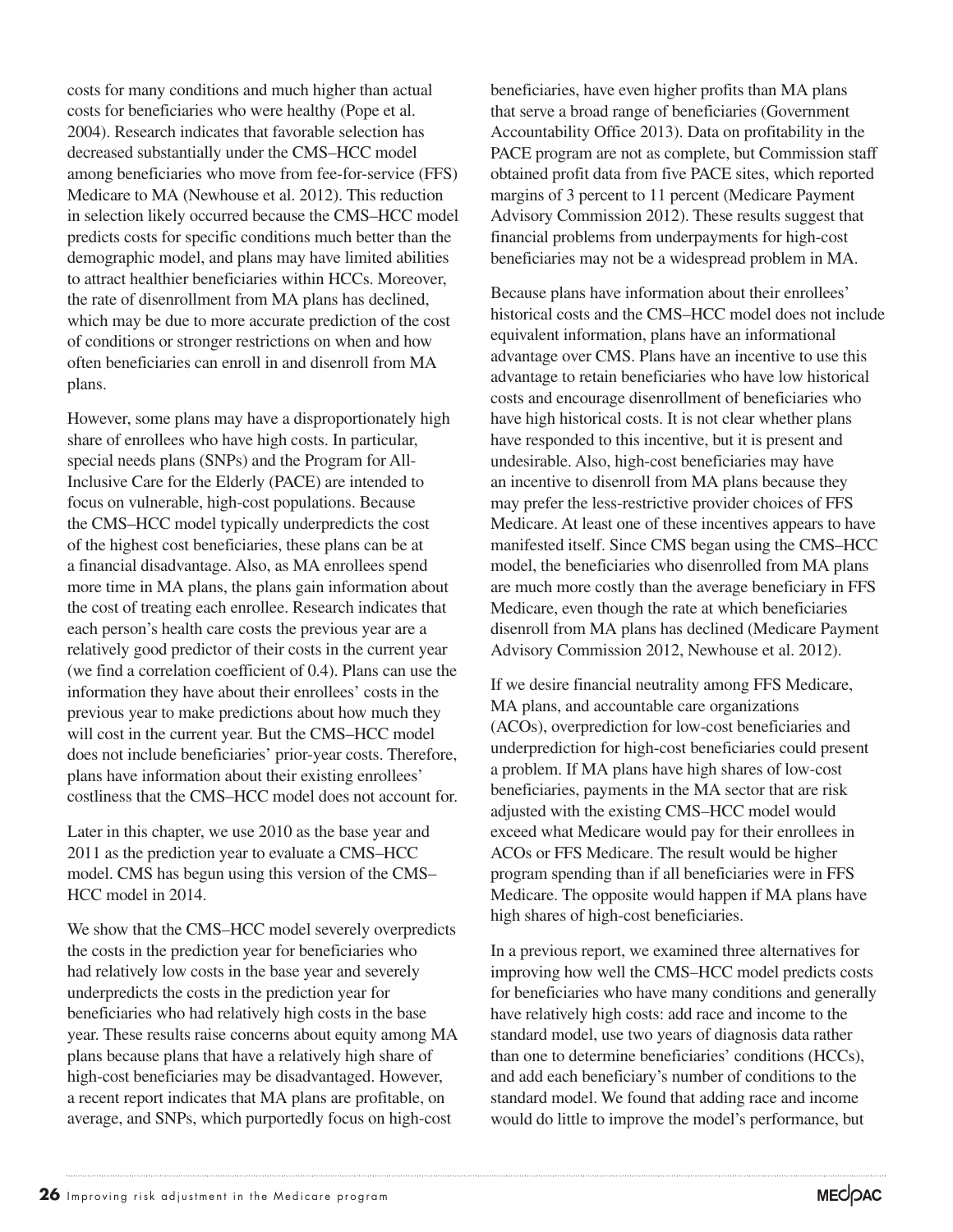using two years of diagnosis data and the number of conditions for each beneficiary would improve how well the model predicts costs for beneficiaries who have several conditions (Medicare Payment Advisory Commission 2012).

In this chapter, we explored alternative ways for improving the CMS–HCC model's prediction of costs for both low- and high-cost beneficiaries. The model changes we investigated include:

- *• A hybrid model that uses concurrent risk adjustment for beneficiaries who have been diagnosed with at least one condition we identified as chronic, costly, and easy to verify.* This model uses prospective risk adjustment for all other beneficiaries. Adding a concurrent component would provide plans larger, more immediate compensation for enrollees who develop high-cost conditions. However, concurrent adjustment raises concerns because it may reduce incentives for plans to manage their enrollees' care and may increase incentives to upcode. That is why we limited concurrent risk adjustment to conditions that are easy to verify.
- *• Adding beneficiaries'base-year costs to the standard CMS–HCC model.*
- *• A model that limits (truncates) how much of each beneficiary's costs a plan is responsible for.* Costs that exceed the truncation point could be covered through reinsurance. We examined two truncated models: one in which plans' costs for each enrollee are limited to \$250,000 and another in which plans' costs are limited to \$100,000. We chose these two dollar amounts because those limits are what is typically examined in the literature (Winkelman and Mehmud 2007).

We also evaluated an adjustment to the CMS–HCC model that we discussed in the Commission's June 2012 report to the Congress: adding beneficiaries' number of conditions as a variable. In the June 2012 report, we found this adjustment would improve how well the CMS–HCC model predicts costs for beneficiaries who have several conditions. Although beneficiaries who have several conditions generally have relatively high Medicare costs, they are not necessarily among the highest cost beneficiaries. For example, only 16 percent of beneficiaries who have five or more conditions are among the 1 percent most costly. Therefore, in this analysis we found that adding the number of conditions for each beneficiary to the CMS–HCC model would make only a

small improvement over the standard CMS–HCC model in terms of predicting total costs for beneficiaries who have a history of high costs.

## **Analysis of predictive accuracy for conditions and cost categories**

We use predictive ratios to evaluate the standard CMS– HCC model, a hybrid model, a version of the CMS–HCC model that includes beneficiaries' base-year costs, and two versions of the CMS–HCC model that truncate the beneficiary-level costs that plans are responsible for. Predictive ratios indicate how well a model predicts costs for a group of beneficiaries who have the same health characteristic, such as a condition or level of health care costs. For a group of beneficiaries, a predictive ratio is the cost for the group as predicted by a risk-adjustment model divided by the actual cost of that group. Predictive ratios are similar to payment-to-cost ratios. All predictive ratios we calculated use predicted costs from 2011 as the numerator and actual costs from 2011 as the denominator.

A predictive ratio greater than 1.0 indicates predicted costs are greater than actual costs for a group (overprediction); a predictive ratio less than 1.0 indicates predicted costs are less than actual costs for a group (underprediction); and a predictive ratio that equals 1.0 indicates predicted costs equal actual costs for a group. Predictive ratios that differ from 1.0 are a concern because they indicate plans have an opportunity to benefit financially through favorable selection rather than through effective management of their enrollees' care.

An alternative measure of model performance is the  $R^2$ , which tells us how much of the variation in individuallevel health care spending is explained by the model. An  $R<sup>2</sup>$  of 0.40 means a model has explained 40 percent of the variation in beneficiaries' costs. The less variation explained by a model, the easier it is for plans to identify and use beneficiaries' characteristics to engage in favorable selection. However, we prefer to use the predictive ratio because efforts to engage in selection are more likely to be based on health characteristics that define groups, not specific individuals.

We evaluated predictive ratios for nine specific conditions: cancer, diabetes, chronic obstructive pulmonary disease (COPD), congestive heart failure (CHF), mental illness, schizophrenia, acute myocardial infarction (AMI),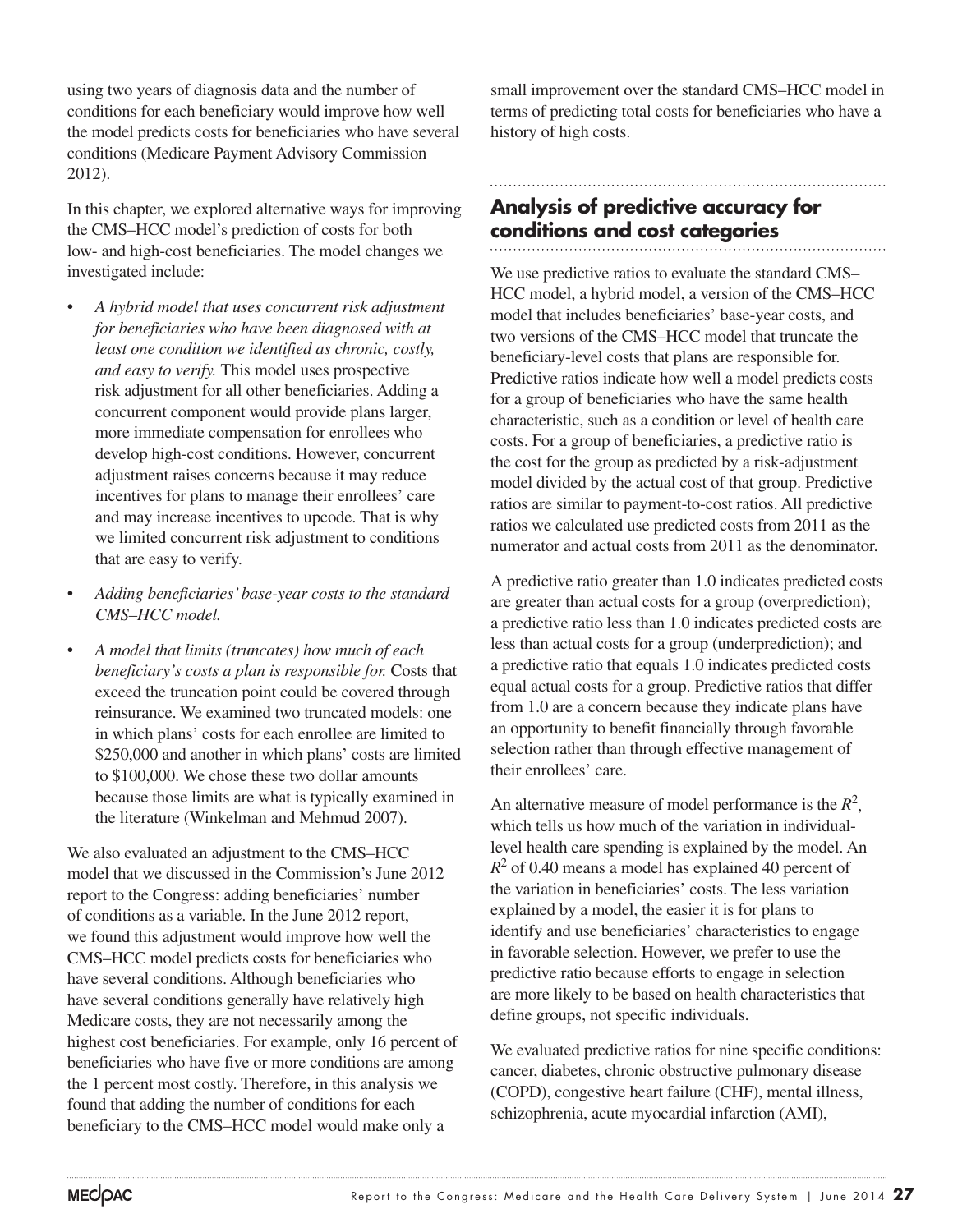## **Method for estimating and evaluating CMS–HCC model**

In this analysis, we used a sample of 23.9 millio<br>beneficiaries in fee-for-service (FFS) Medicare<br>We randomly selected half the sample—11.9<br>million beneficiaries—to estimate coefficients in 5 n this analysis, we used a sample of 23.9 million beneficiaries in fee-for-service (FFS) Medicare. We randomly selected half the sample—11.9 risk adjustment models: a standard CMS hierarchical condition category (CMS–HCC) model, a hybrid model that combines prospective and concurrent versions of the CMS–HCC model, a model that adds beneficiaries' base-year costs in FFS Medicare to the standard CMS– HCC model, a version of the standard CMS–HCC model in which beneficiaries' prediction-year FFS costs are truncated at \$250,000, and a version in which beneficiaries' prediction-year FFS costs are truncated at \$100,000. We used the other half of the sample that we did not use in the estimation work to evaluate model performance using predictive ratios. For this analysis, the prediction year is 2011, which is the year for which we are predicting beneficiaries' costs. The previous year (2010) is the base year.

All beneficiaries in our sample had Part A and Part B coverage in FFS Medicare in every month of 2010. They also had at least one month of Part A and Part B coverage in FFS Medicare in 2011. These beneficiaries must have lived within the 50 states throughout 2010 and must not have had Medicare as a secondary payer at any time in 2010. In 2011, these beneficiaries must not have had Medicare as a secondary payer; must not have had end-stage renal disease status; must have lived within the 50 states throughout their enrollment in FFS Medicare; must not have received hospice care; and must not have been long-term institutionalized.

For each beneficiary, we created the following variables to estimate the coefficients (which indicate the

additional cost of a characteristic or condition) of the standard CMS–HCC model:

- 2011 costs to the Medicare program incurred while in FFS Medicare. We annualized these costs by dividing them by the fraction of 2011 that each beneficiary was in FFS Medicare. Most beneficiaries were in FFS Medicare for all of 2011, so they had a fraction of 1.0.
- 24 age/sex categories for 2011.
- 4 categories based on Medicaid status in 2010: Medicaid, female, and eligible for Medicare because of disability; Medicaid, female, and eligible because of age; Medicaid, male, and eligible because of disability; and Medicaid, male, and eligible because of age.
- 2 categories—one for male, one for female indicating whether a beneficiary was eligible for Medicare in 2011 because of age but was originally eligible for Medicare because of disability.
- 79 hierarchical condition categories (HCCs). We obtained beneficiaries' conditions from 2010 physician, hospital outpatient, and hospital inpatient claims. We collected these conditions into the broader HCCs.
- 6 disease interaction terms created from beneficiaries' HCCs. These include cancer with immune disorders, congestive heart failure (CHF) with chronic obstructive pulmonary disease (COPD), CHF with renal disease, COPD with

*(continued next page)*

unspecified stroke, and all strokes. For our analysis, our base year (the year from which we draw conditions for prospective risk adjustment) is 2010 and our prediction year is 2011. We divided our analytic sample into seven percentile categories of Medicare costliness from the base year: at or below the 20th percentile, 20th to 40th percentile, 40th to 60th percentile, 60th to 80th percentile, 80th to 95th percentile, 95th to 99th percentile, and above

the 99th percentile. We calculated predictive ratios for each of these seven categories. We evaluate predictive ratios for categories of base-year costs rather than categories of prediction-year costs because base-year costs are a source of information that plans can use to identify favorable risks. It is unlikely that plans could use prediction-year costs for selection purposes because that information would not be available quickly enough for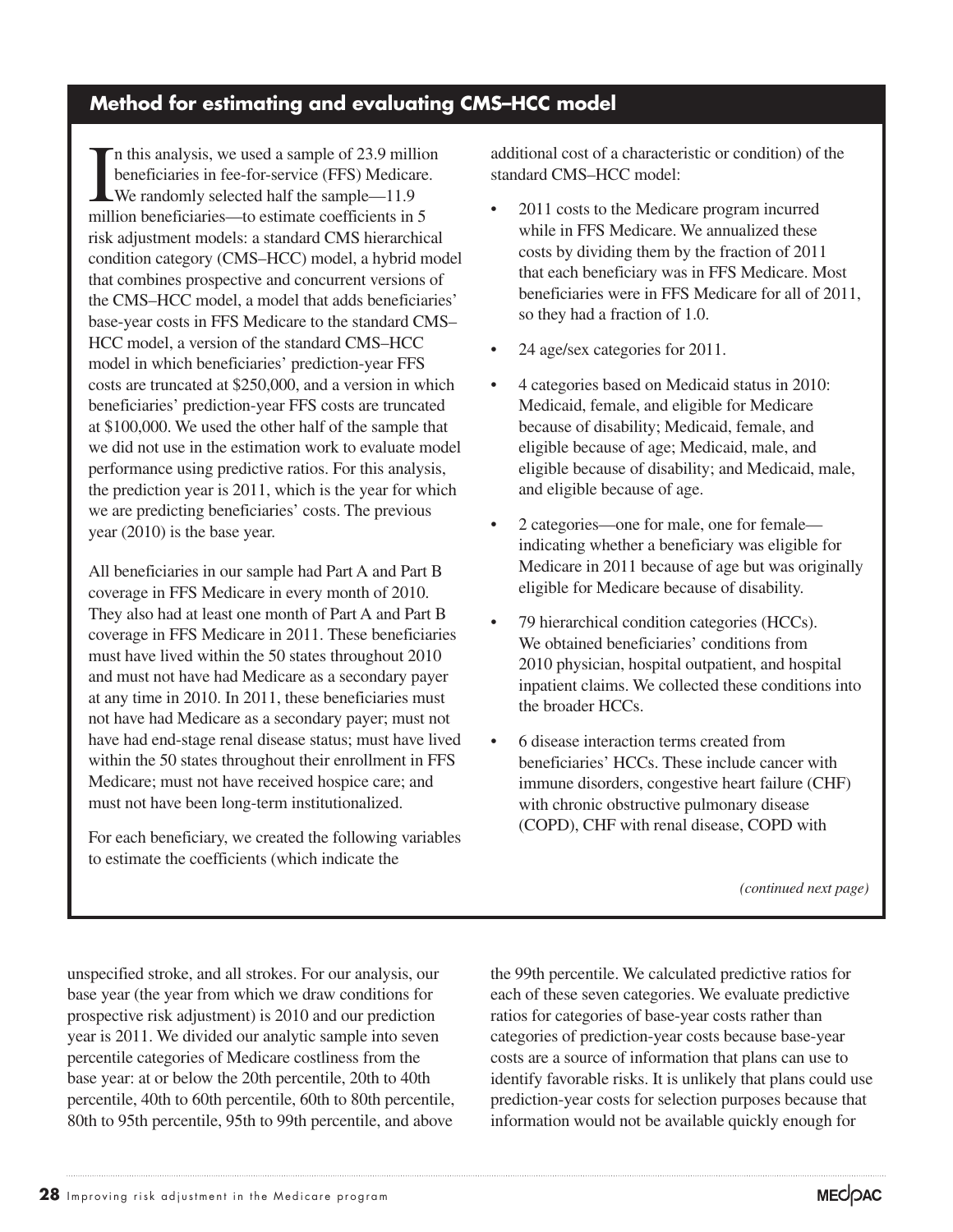## **Method for estimating and evaluating CMS–HCC model (cont.)**

cardiorespiratory failure, diabetes with CHF, and sepsis with cardiorespiratory failure.

• 6 disabled/disease interaction terms for beneficiaries who were under age 65 (eligible because of disability) and had one of the following HCCs: opportunistic infections, chronic pancreatitis, severe hematological disorders, alcohol psychosis, cystic fibrosis, and complications of specified implanted device or graft.

In estimating the coefficients in the standard CMS– HCC model, we used beneficiaries' annualized 2011 FFS costs as the dependent variable and the remaining variables listed above as the explanatory variables in a weighted least squares regression. The weights were the fraction of 2011 that each beneficiary was in FFS Medicare.

For the model that also includes beneficiaries' baseyear (2010) costs, we used the same variables for estimation plus the 2010 costs as an explanatory variable. However, we found negative coefficients on some variables, most notably those indicating cardiorespiratory conditions, heart disease such as acute myocardial infarction, and stroke. We excluded these HCCs from the model.

For the models in which we truncate beneficiaries' FFS costs in 2011, we used the same variables for estimation except that the dependent variable (2011 annualized costs) was truncated at \$250,000 in one model and \$100,000 in the other.

The hybrid model was the most complicated to estimate. We used mutually exclusive subsamples to estimate both concurrent and prospective versions of the CMS–HCC model. The beneficiaries in the concurrent subsample had been diagnosed in the prediction year (2011) with one or more conditions that we identified as chronic, costly, and easy to verify. Cancer and cardiovascular disease are heavily represented, and we borrowed from an analysis of hybrid models in the literature to create this list (Dudley et al. 2003). The idea is to pay plans concurrently when beneficiaries develop a costly condition. But, concurrent risk adjustment gives plans incentive to upcode because of the shorter wait to have payments adjusted for newly diagnosed conditions. Therefore, we limited concurrent risk adjustment to conditions that are easily verified through audits. We placed beneficiaries who did not have a condition from the concurrent list in 2011 into the subsample for prospective risk adjustment.

Both the concurrent and prospective models were versions of the CMS–HCC model. In both models, we used each beneficiary's 2011 annualized FFS costs as the dependent variable.

After estimating coefficients for the five models, we evaluated their efficacy using the half of the 23.9 million–person full sample that we did not use to estimate the models. For each beneficiary, we determined the 2011 Medicare costs predicted by each of the five models. We used these 2011 predicted costs to calculate predictive ratios in nine disease categories and seven categories that represent levels of beneficiaries' FFS costs in 2010. ■

plans to use it, especially under the enrollment restrictions in the MA program.

Predictive ratios for condition categories are a point of interest because conditions are a source of information that plans could use to engage in selection activities before beneficiaries enroll. It is not the case that plans can explicitly know beneficiaries' conditions before they enroll, but they can use means such as benefit structure, provider networks, and advertising to appear unattractive to beneficiaries who have health characteristics that plans would like to avoid. Predictive ratios for categories of base-year costs are a point of interest for a different reason: Plans can use that information to engage in selection activities after beneficiaries enroll. For a discussion of our data and method, see the text box above.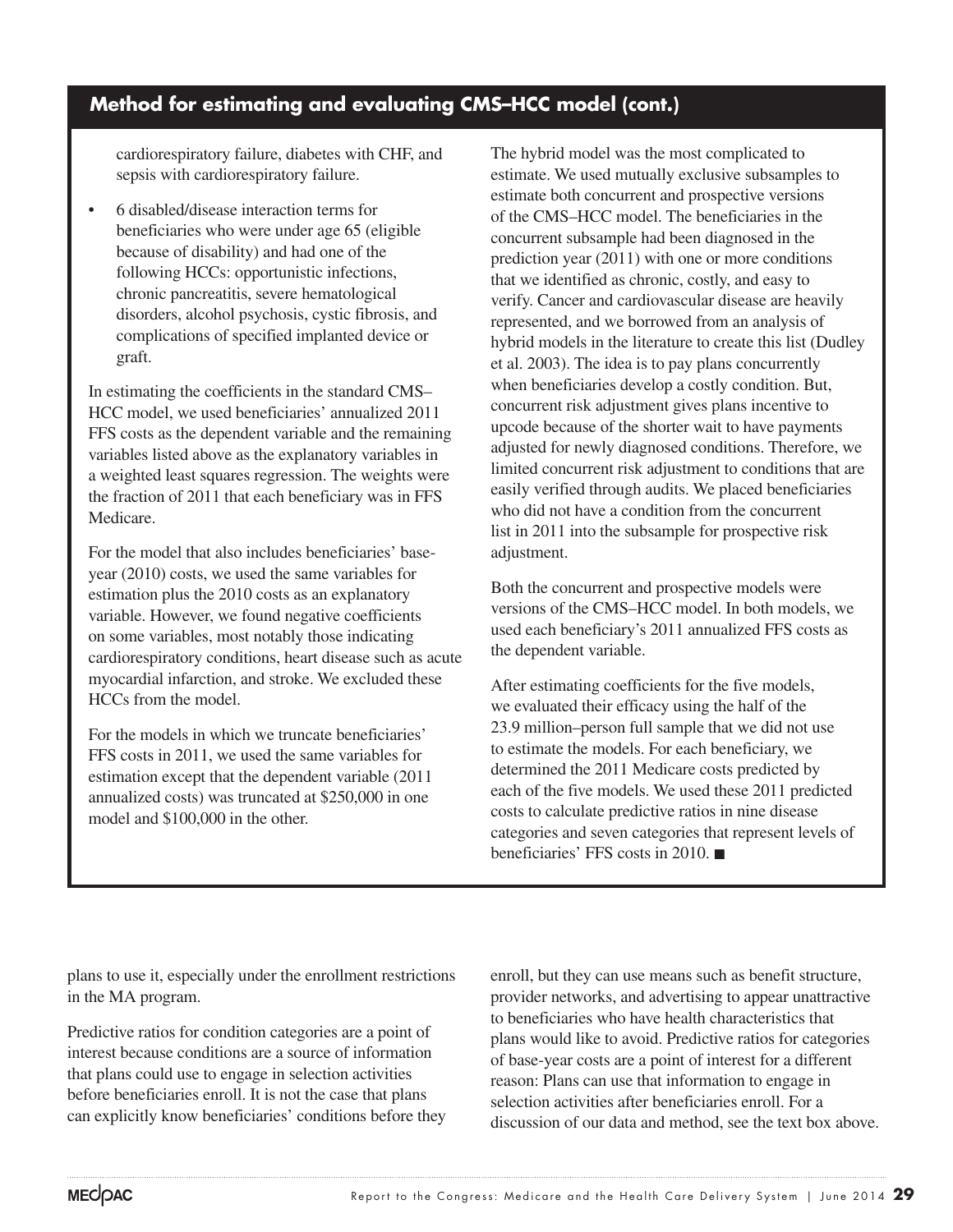#### **2–1 Predictive ratios under standard CMS–HCC risk adjustment model and alternative models for addressing payment inaccuracies for low-cost and high-cost beneficiaries**

|                        | <b>Standard</b><br>model | <b>Hybrid</b><br>model | <b>Include</b><br>prior-year costs | <b>Truncate costs</b><br>at \$250,000 | <b>Truncate costs</b><br>at \$100,000 |
|------------------------|--------------------------|------------------------|------------------------------------|---------------------------------------|---------------------------------------|
| <b>Conditions</b>      |                          |                        |                                    |                                       |                                       |
| <b>Diabetes</b>        | 1.00                     | 1.00                   | 1.00                               | 1.00                                  | 0.99                                  |
| Cancer                 | 1.00                     | 1.00                   | 1.00                               | 1.00                                  | 1.00                                  |
| <b>COPD</b>            | 1.00                     | 1.00                   | 1.00                               | 1.00                                  | 1.00                                  |
| <b>CHF</b>             | 1.00                     | 1.00                   | 1.00                               | 1.00                                  | 0.99                                  |
| Mental illness         | 1.01                     | 1.00                   | 1.01                               | 1.01                                  | 1.01                                  |
| Schizophrenia          | 1.01                     | 1.01                   | 0.99                               | 1.01                                  | 1.00                                  |
| AMI                    | 1.02                     | 1.01                   | 1.24                               | 1.02                                  | 1.02                                  |
| Unspecified stroke     | 0.99                     | 1.00                   | 0.97                               | 1.00                                  | 0.99                                  |
| All strokes            | 1.00                     | 1.02                   | 0.99                               | 1.00                                  | 1.00                                  |
| <b>Base-year cost</b>  |                          |                        |                                    |                                       |                                       |
| $\leq$ 20th percentile | 1.62                     | 1.87                   | 1.39                               | 1.62                                  | 1.63                                  |
| 20th-40th percentile   | 1.30                     | 1.22                   | 1.10                               | 1.30                                  | 1.30                                  |
| 40th-60th percentile   | 1.10                     | 1.00                   | 0.95                               | 1.10                                  | 1.10                                  |
| 60th-80th percentile   | 0.95                     | 0.88                   | 0.87                               | 0.95                                  | 0.95                                  |
| 80th-95th percentile   | 0.86                     | 0.81                   | 0.92                               | 0.86                                  | 0.85                                  |
| 95th-99th percentile   | 0.82                     | 0.76                   | 1.10                               | 0.82                                  | 0.81                                  |
| Above 99th percentile  | 0.71                     | 0.65                   | 1.18                               | 0.74                                  | 0.81                                  |

Note: CMS–HCC (CMS–hierarchical condition category), COPD (chronic obstructive pulmonary disease), CHF (congestive heart failure), AMI (acute myocardial infarction). Beneficiaries' base-year costs are from the year before costs are predicted. Predictive ratios are total predicted costs for a group of beneficiaries divided by their total actual costs. In this table, predicted costs are from 2011 and base-year costs are from 2010.

Source: MedPAC analysis of 2010 and 2011 standard analytic files of physician/office claims, hospital inpatient claims, and hospital outpatient claims; 2012 Common Medicare Environment file from Acumen LLC; 2011 denominator file from Acumen LLC; 2011 beneficiary annual summary file from Acumen LLC; and 2011 risk score file from Acumen LLC.

#### **The standard model predicts well for conditions, overpredicts for low cost, and underpredicts for high cost**

We evaluated the version of the CMS–HCC model that CMS began using in 2014 to determine risk scores (standard model). This model has 24 age/sex categories, 79 condition categories defined by HCCs, 6 disabled (under age 65)/disease interaction terms, 6 diseaseinteraction terms, 4 dual-eligible terms, and 2 terms that indicate whether a beneficiary who is currently eligible on the basis of age was originally eligible because of disability.

The standard model produces an  $R^2$  of 0.12, meaning it explains 12 percent of the variation in beneficiary-level costs. More important, we find this model predicts costs very well for all nine disease categories we specified above (Table 2-1). Among the beneficiaries in a disease category, the model makes prediction errors. Some predictions are

too high, some are too low, but these errors are largely random, so they offset each other. However, this model makes fairly large systematic errors in some of the baseyear cost categories. For beneficiaries who have base-year costs at or below the 20th percentile, the predictive ratio is 1.62, meaning aggregate predicted costs are 62 percent above aggregate actual costs. In contrast, for beneficiaries whose base-year costs are above the 99th percentile, the predictive ratio is 0.71, meaning aggregate predicted costs are 29 percent below aggregate actual costs. Such large systematic errors in prediction can benefit plans that have high shares of low-cost beneficiaries and adversely affect plans that have high shares of high-cost beneficiaries.

An implication of these results is that if the enrollees in each MA plan have the same HCC profile as FFS beneficiaries, then there is no selection problem in the MA program. Predicted costs equal actual costs. Conversely, if MA plans have a higher share of very low-cost enrollees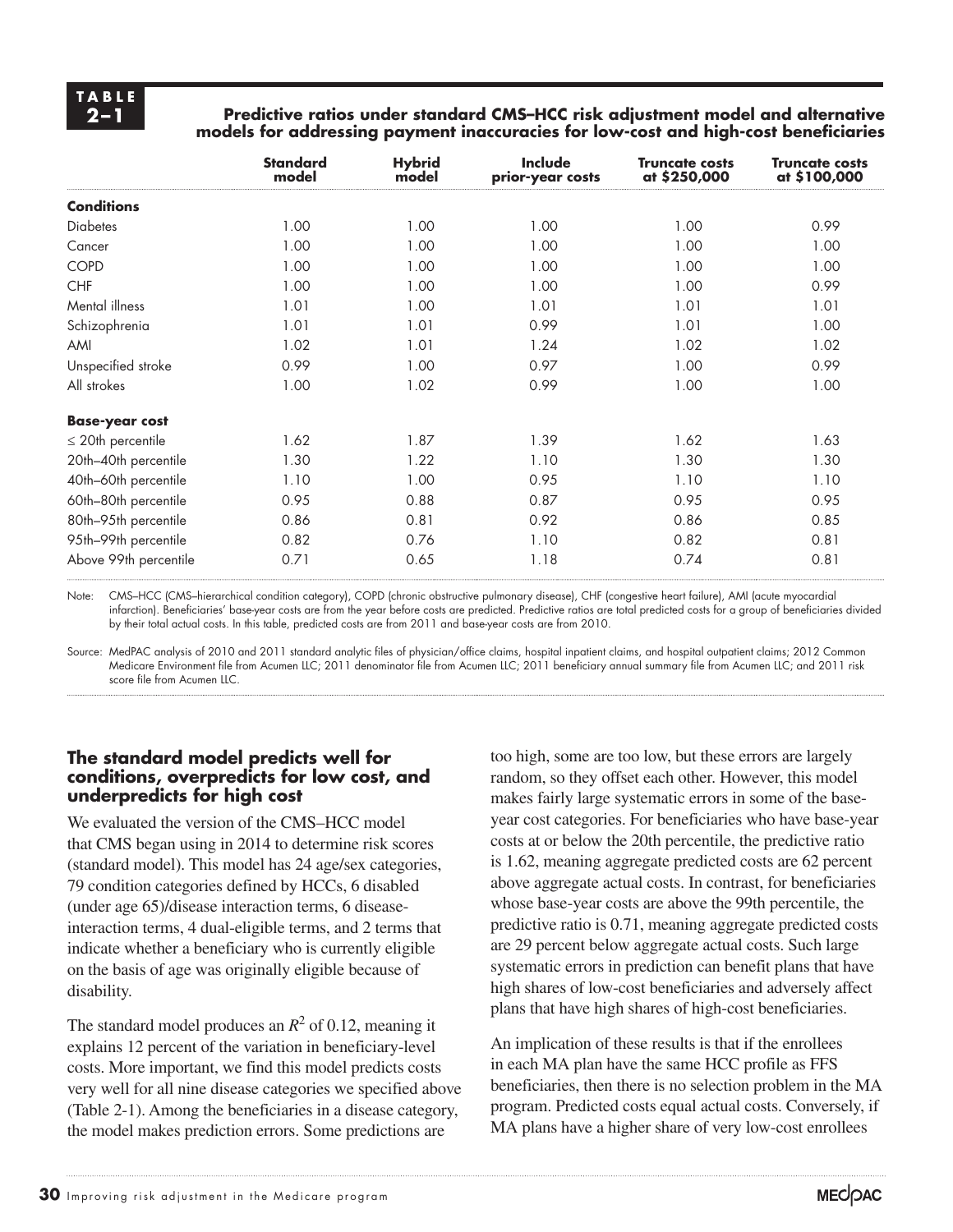or very high-cost enrollees than does FFS Medicare, then predicted costs will be different from actual costs and either favorable or adverse selection will be an issue.

#### **Hybrid model has greater overprediction for low cost and underprediction for high cost than does the standard model**

The hybrid model combines two versions of the CMS–HCC model: a concurrent version that includes only beneficiaries who have been diagnosed with at least one condition from a set of conditions that meet specific criteria and a prospective version for all other beneficiaries. We borrowed heavily from an existing analysis to create the list of conditions that defines the population for the concurrent version (Dudley et al. 2003). A number of conditions are represented, but the list is concentrated in cardiovascular disease and cancer. The intent is to include conditions that are chronic, costly, and easy to verify (meaning that specific test results or a few well-defined symptoms must exist before a patient can be clinically classified). The concurrent beneficiaries are 48 percent of all beneficiaries in our sample and have 83 percent of the costs in the prediction year.

Using a hybrid version of the CMS–HCC model would undoubtedly improve how well the model pays for highcost cases in the *prediction* year since the concurrent portion of the model has an  $R^2$  of 0.38 compared with 0.12 for the standard CMS–HCC model. However, we should not be strongly concerned about how well a model predicts costs for high-cost cases in the current year because restrictions on when and how often beneficiaries can enroll in or disenroll from the MA program strongly limit prediction-year costs from being used to identify favorable risks. Instead, our focus is on how well costs are predicted for beneficiaries who have high costs in the *base* year.

Our analysis of how well the hybrid model predicts for categories of base-year costs shows that it performs worse than the standard CMS–HCC model. Predictive ratios indicate that for beneficiaries in the lowest 20 percent of base-year costs, overprediction is greater under the hybrid model than the standard model—87 percent versus 62 percent (Table 2-1). Also, for beneficiaries whose baseyear costs were above the 99th percentile, predicted costs are 35 percent lower than actual costs under the hybrid model, but only 29 percent lower under the standard model.

Total predicted cost is the same in both models. Therefore, when a predictive ratio in one of the base-year cost

categories increases, it must decrease in at least one other category. Because predictive ratios decline in the six highest cost categories and increase in the "at or below 20th percentile" category, predicted costs shift from the six highest cost categories to the lowest cost category under the hybrid model. $3$ 

The underlying cause of this shift appears to be that some of the beneficiaries who have very low base-year costs in 2010 (those in the "at or below 20th percentile" category) developed conditions in 2011 that they did not have in 2010. Indeed, the mean number of HCCs for this group increased from 0.2 using the 2010 diagnoses to nearly 0.5 using the 2011 diagnoses. This increase causes predicted costs for 2011 for these beneficiaries to be much higher under the hybrid model—which uses conditions from 2011 for some beneficiaries—than under the standard model—which uses conditions from 2010 to predict costs in 2011 for all beneficiaries. At the same time, we use actual costs from 2011 to determine predictive ratios for both models. Therefore, higher predicted costs in the hybrid model produce a higher predictive ratio. In contrast, some beneficiaries who were among the 1 percent most costly in 2010 had fewer conditions in 2011, and the mean number of HCCs for this group decreased from 6.7 in 2010 to 4.5 in 2011. This decrease in conditions causes the predicted costs and, consequently, the predictive ratio for this group to decline under the hybrid model.

#### **Adding base-year costs to the standard model reduces overprediction for low cost and creates overprediction for high cost**

To examine the effects of using beneficiaries' base-year costs in risk adjustment, we added each beneficiary's cost from 2010 (base year) to the standard CMS–HCC model to predict beneficiaries' 2011 (prediction year) Medicare costs. Adding base-year costs improved the  $R^2$  from 0.12 to 0.18. Also, the predictive ratios for the nine conditions in our analysis generally continue to be close to 1.0 after adding the base-year costs (Table 2-1).<sup>4</sup>

In terms of predictive ratios for the seven base-year cost categories we have analyzed, adding base-year costs to the CMS–HCC model produces four interesting changes relative to the standard model:

The large overpredictions of costs in the two lowest cost categories (at or below 20th percentile and 20th to 40th percentile) decrease substantially (Table 2-1).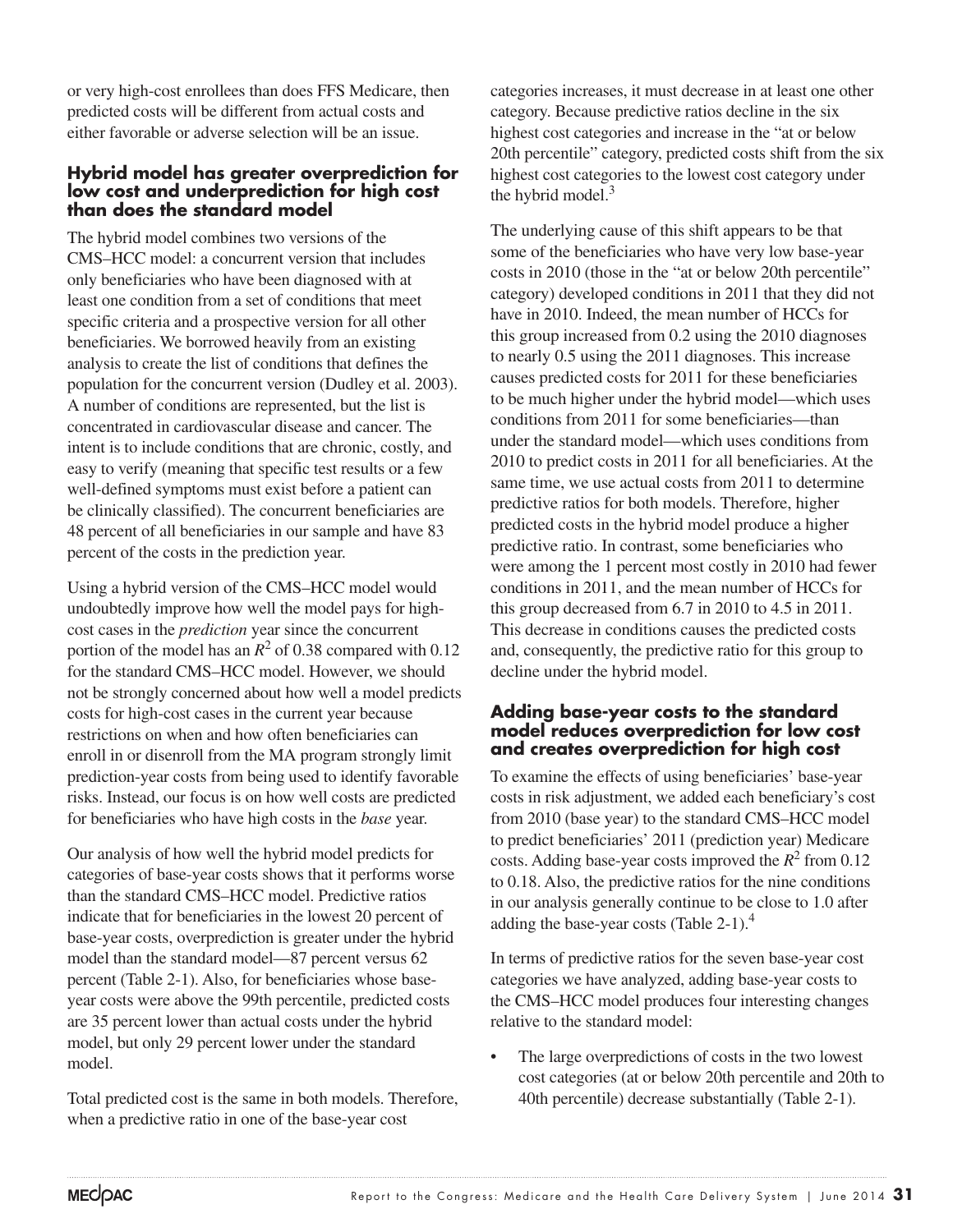- The large underpredictions of costs in the two highest cost categories (95th to 99th percentile and above 99th percentile) become fairly large overpredictions.
- Predicted costs shift from the four lowest cost categories (resulting in lower predictive ratios) to the three highest cost categories (resulting in higher predictive ratios).
- • Costs are overpredicted for the lowest and highest cost beneficiaries and underpredicted for those whose costs are in the middle of the distribution.

Clearly, adding base-year costs would help plans that have high shares of high-cost enrollees and make high-cost beneficiaries more financially attractive to plans. However, it raises questions about how plans would view enrollees whose costs fall in the middle of the cost distribution.

Using base-year costs is a great concern because it may affect plans' incentives to manage their enrollees' care to hold down costs. It could also penalize plans that actually do so because payments increase as enrollees' base-year costs increase. This issue received considerable attention in a report from the Society of Actuaries, which included warnings about undesirable incentives (Winkelman and Mehmud 2007). However, other research is more optimistic about using base-year costs and suggests using nonpreventable hospital stays as a proxy for base-year costs to counteract incentive problems (Brown and Schone 2013). The idea is that if a plan has a lot of inpatient stays that could not have been prevented even with good care management, then payments should be increased. However, it is not known how well this variable would work as a proxy for base-year costs, nor is there a clear definition of nonpreventable inpatient stays.

#### **Truncating costs would have small to moderate improvement among high-cost beneficiaries**

The truncated model uses the standard CMS–HCC model but truncates the costs of beneficiaries that exceed a dollar threshold. Costs beyond the threshold could be covered by reinsurance. We examined the effects of two different truncation levels, \$250,000 and \$100,000.

In general, the effects of truncating the enrollees' costs are nearly negligible, with the exception of those whose base-year costs were in the top 1 percent. For the nine conditions analyzed, the predictive ratios are similar in the standard model and the two truncation models. The same

is true for the six lowest base-year cost categories (Table 2-1, p. 30).

The only appreciable change occurs in the category of beneficiaries who had base-year costs above the 99th percentile. When we truncate costs at \$250,000, the extent of underpayment fell slightly, from 29 percent to 26 percent. Truncating costs at \$100,000 produces a stronger result, decreasing underpayment from 29 percent to 19 percent. It is not surprising that the nontrivial effects occur only in the highest cost category because only 0.03 percent of beneficiaries had prediction-year costs that exceeded \$250,000, and only 0.6 percent of beneficiaries had prediction-year costs that exceeded \$100,000.

While a policy that limits plans' exposure to unusually high costs may improve the predictive ratio in the highest cost category, such a policy has a significant drawback. Truncating the costs of MA plans is a step toward costbased payments, which can reduce plans' incentives to manage care and hold down costs. Moreover, limitations on risk may be justified when plans face substantial uncertainty about the risk profile of their enrollees, but this is unlikely the case for MA plans. The MA program has existed for many years, so plans should have little uncertainty about the risk profile of their enrollees. Also, plans typically have enough enrollees that expenses from very costly enrollees should be largely offset by financial gains from low-cost enrollees.

## **Summary**

The CMS–HCC model appears to have reduced the extent of favorable selection among beneficiaries who move from FFS Medicare to MA. However, it still substantially overpredicts the cost of the least costly beneficiaries and underpredicts the cost of the most costly beneficiaries. These systematic prediction errors can benefit plans that have a relatively high share of low-cost enrollees and can disadvantage plans that have a relatively high share of high-cost enrollees. Moreover, plans have information about their enrollees' historical costs, and beneficiaries' historical costs have a fairly strong correlation with their future costs. At the same time, the CMS–HCC model does not adjust payments for enrollees' historical costs. Plans can use this informational asymmetry to their advantage. Evidence suggests that plans may be doing just that because beneficiaries who disenroll from MA plans and return to FFS Medicare are much more costly than the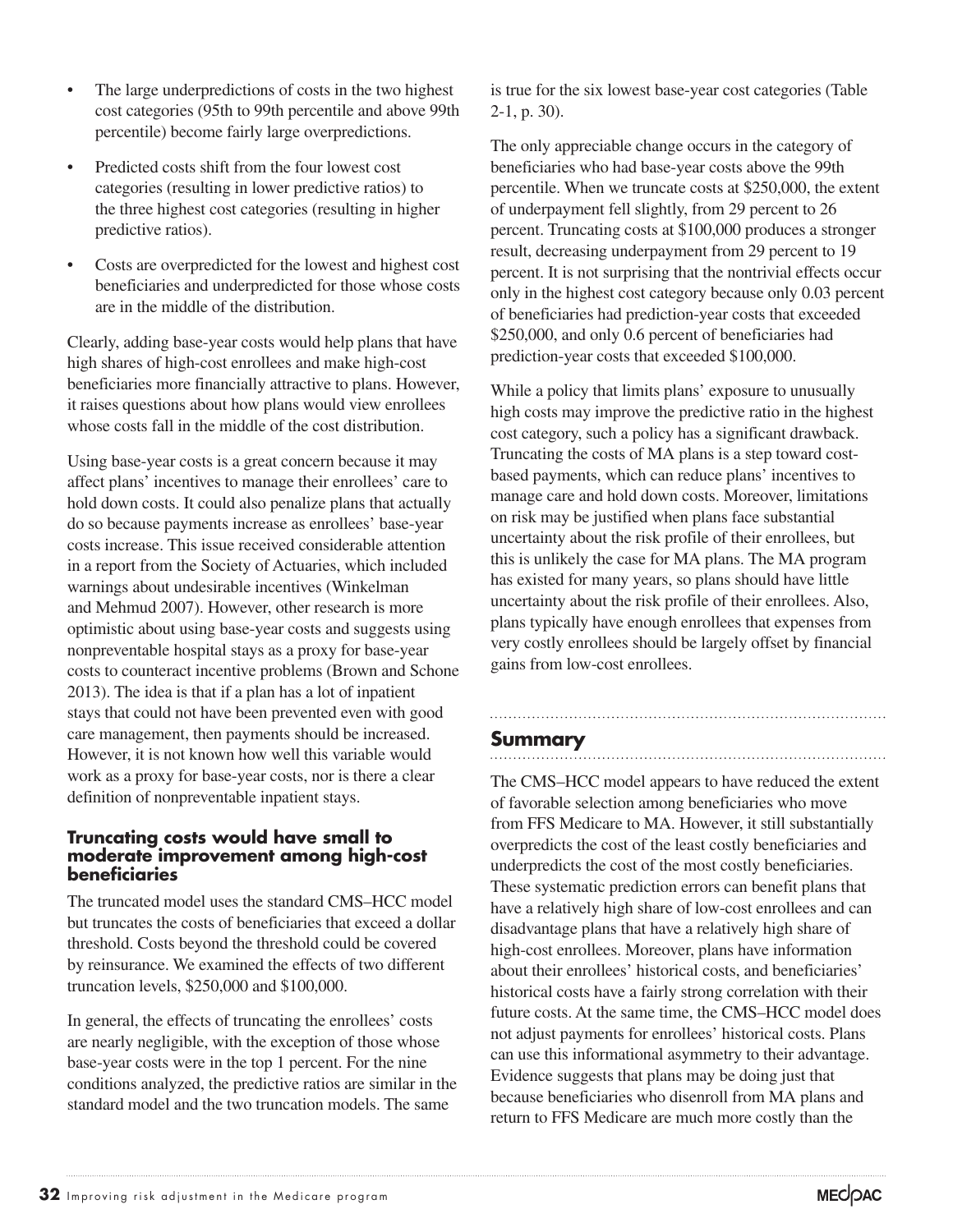average FFS beneficiary (Medicare Payment Advisory Commission 2012, Newhouse et al. 2012). However, it is also possible that those who disenroll from MA plans prefer the less-restrictive provider choices of FFS Medicare.

We evaluated three alternative approaches to improving how well the standard CMS–HCC model predicts costs for beneficiaries who had high costs or low costs in the base year: a hybrid model that mixes concurrent and prospective risk adjustment; a model that includes beneficiary-level cost data from the base year; and a model that truncates the beneficiary-level costs that plans are responsible for. We evaluate performance for beneficiaries who have high or low base-year costs rather than high or low prediction-year costs because restrictions on enrollment and disenrollment make prediction-year costs less important in terms of affecting plans' selection incentives. We find that the hybrid model would actually perform worse than the standard model, while the model that includes base-year costs and the model that truncates costs would improve the accuracy of payments for the lowest and highest cost beneficiaries.

But using base-year costs is not without problems because it may reduce plans' incentives to manage their enrollees' conditions to hold down their costs. In fact, it can reward plans that fail to do so and penalize plans that do. One suggestion has been to use the number of nonpreventable inpatient stays among a plan's enrollees as a proxy. However, it is not clear what defines nonpreventable inpatient stays or how well it would perform as a proxy. In addition, adding base-year costs resulted in underprediction of costs for beneficiaries who fell in the middle of the cost distribution.

A model that truncates costs could be coupled with a system of reinsurance, which would add a small degree of cost-based payment and could reduce incentives to hold

down costs. Also, it would increase plans' uncertainty about their revenue streams. Currently, plans receive capitated payments for each enrollee, and these payments are largely known ahead of time. Under a model that has truncated costs coupled with reinsurance, plans would receive a smaller capitated payment but also a separate reinsurance payment. The reinsurance payments would be paid later than the capitated payments. Unlike capitated payments, the amounts that plans would receive in reinsurance payments are largely unknown ahead of time and would result in a revenue shift among plans.

In summary, the alternative approaches we evaluated either do not improve the performance of the CMS–HCC model or could create other problems, including less incentive for plans to manage care and hold down costs, penalizing plans that do so, and increasing incentives to upcode. In a previous report, we identified two modifications to the CMS–HCC model that would improve risk adjustment for beneficiaries who have several conditions and are relatively costly: adding beneficiaries' number of conditions and using two years of data to determine beneficiaries' HCCs rather than the single year that CMS uses (Medicare Payment Advisory Commission 2012). However, we find that adding the number of conditions would improve prediction for very high-cost and very low-cost beneficiaries by only a small amount, and we doubt that using two years of data would provide much improvement. Therefore, we may need to consider administrative measures to address the imprecision of the CMS–HCC model and incentives for plans to engage in selection. One possibility is penalties for disenrollment of high-cost beneficiaries. Also, CMS may be able to obtain helpful information about factors that contribute to disenrollment through surveys of disenrollees and evaluating disenrollees for changes in their risk factors over time. ■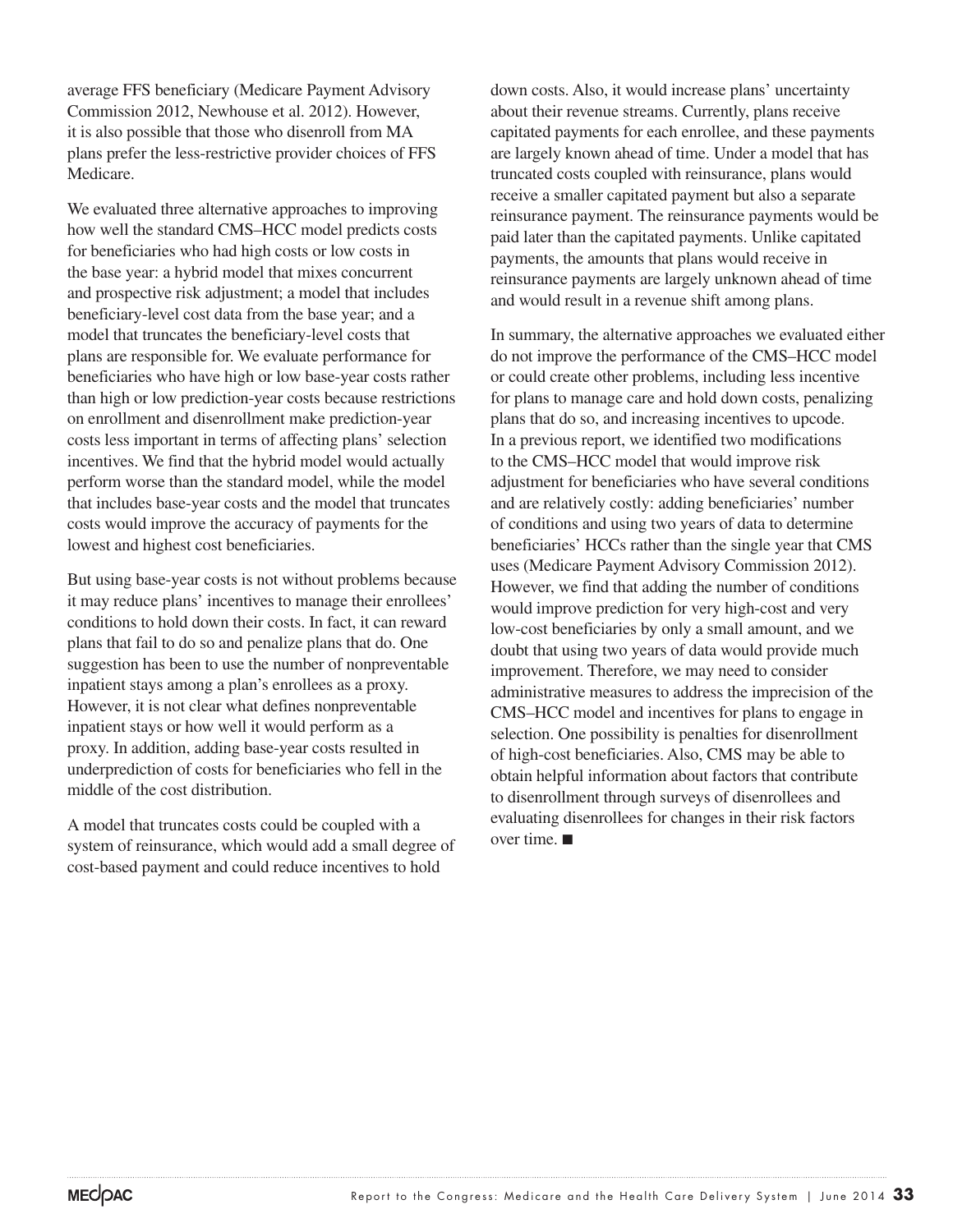## **Endnotes**

- 1 Providers record the conditions on claims using International Classification of Diseases, Ninth Revision, codes.
- 2 Under perfect concurrent adjustment, the MA payment would be adjusted simultaneously with the diagnosis of the condition. However, before adjustment can be made, plans must gather the data on their enrollees' diagnoses and send them to CMS, and CMS must process those data and adjust the payments.
- 3 Although the hybrid model does worse than the standard model at predicting costs for beneficiaries who have high costs in the *base* year, it does much better than the standard model at predicting costs for beneficiaries who have high costs in the *prediction* year.
- 4 An exception is AMI, which has a predictive ratio of 1.24. This exception occurs because base-year costs are very high for beneficiaries who had AMI diagnosed in 2010, and prediction-year costs are much lower than base-year costs for these beneficiaries. When we add base-year costs to the CMS–HCC model, the adjustment to predicted costs for AMI patients is very large, resulting in a high predictive ratio.